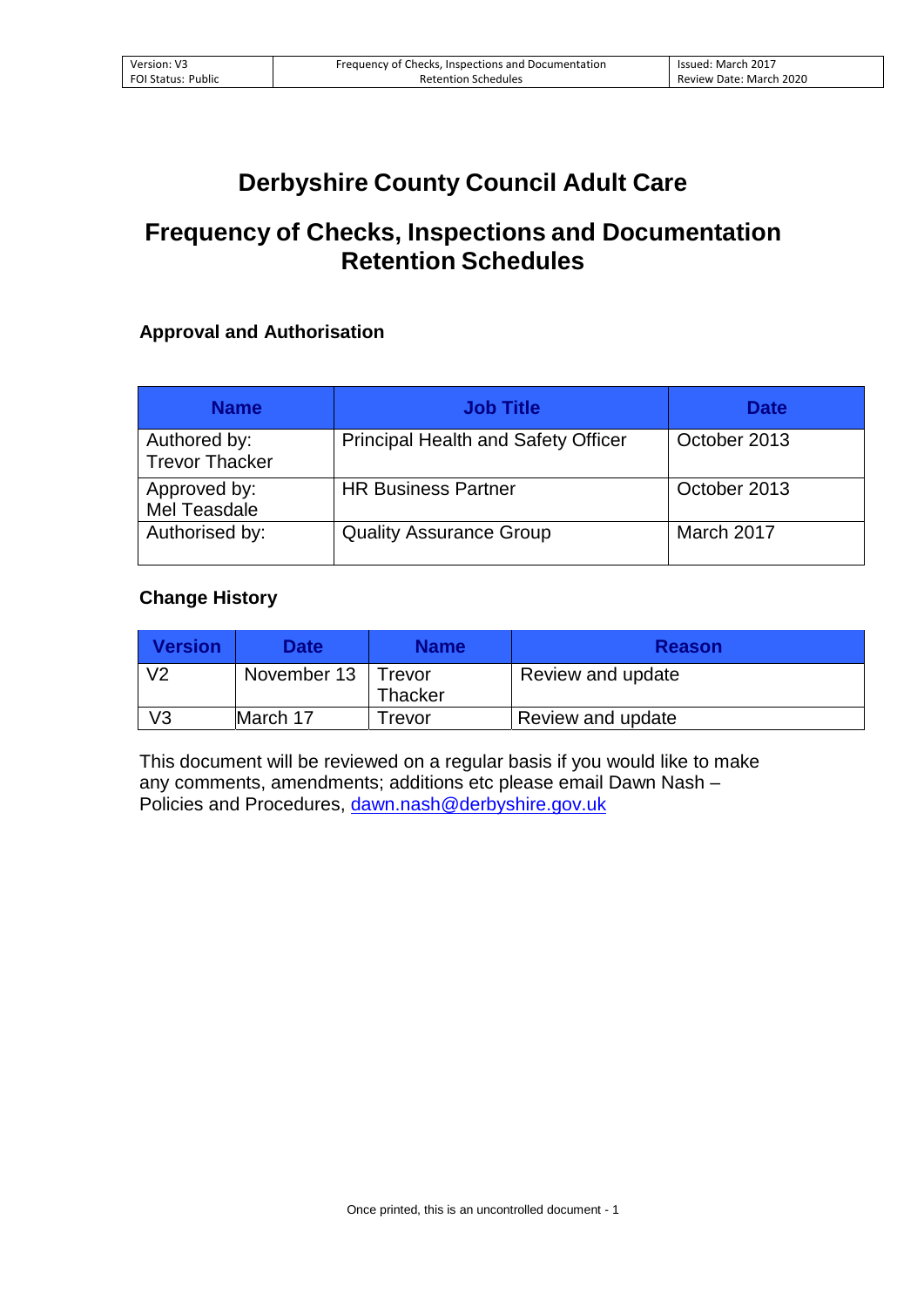| Version: V4        | Frequency of Checks, Inspections and Documentation | Issued: March 2017     |
|--------------------|----------------------------------------------------|------------------------|
| FOI Status: Public | <b>Retention Schedules</b>                         | Review Due: March 2020 |

Below is a list of health and safety subjects and the recommended frequency of inspections and checks within these areas to enable compliance with relevant legislation. Also outlined is a list of documents required to be retained at establishments and the period for which they are to be held before disposal.

**Please note:** documents may only be disposed of after the retention period is complete – this starts from the latest review date on the document concerned (i.e. a risk assessment originally dated 2006 and last reviewed in 2009 must be retained until 2016).

|                                                                                 | <b>Checks/Inspections</b> |                           |                                   |                              |                              |                               |                                         | <b>Documentation Retention</b> |                          |                                            |                                           |  |
|---------------------------------------------------------------------------------|---------------------------|---------------------------|-----------------------------------|------------------------------|------------------------------|-------------------------------|-----------------------------------------|--------------------------------|--------------------------|--------------------------------------------|-------------------------------------------|--|
| Subject                                                                         | Record<br>Daily           | Record<br>Weekly<br>Check | Record<br><b>Monthly</b><br>Check | Record 6<br>Monthly<br>Check | Record<br>/Check<br>Annually | Record<br>As/When<br>Required | Retain in<br>Separate<br>Secure<br>File | Retain<br>in H&S<br>File       | Retain<br>for 7<br>years | Review                                     | Dispose<br>of as<br>confidential<br>waste |  |
| Access<br>Routes (inc<br>Fire<br>escapes)                                       | $\checkmark$              |                           |                                   |                              |                              |                               |                                         |                                |                          |                                            |                                           |  |
| Asbestos<br>Permits &<br>Surveys                                                |                           |                           |                                   |                              | (Surveys)                    | (Permits)                     |                                         |                                |                          | 50 years from<br>date of last<br>amendment |                                           |  |
| Attack<br><b>Alarms</b>                                                         |                           |                           |                                   |                              |                              |                               |                                         |                                |                          |                                            |                                           |  |
| <b>Building</b><br>Related<br>Records<br>(Gas, water,<br>electricity<br>supply) |                           |                           |                                   |                              |                              |                               |                                         |                                |                          |                                            |                                           |  |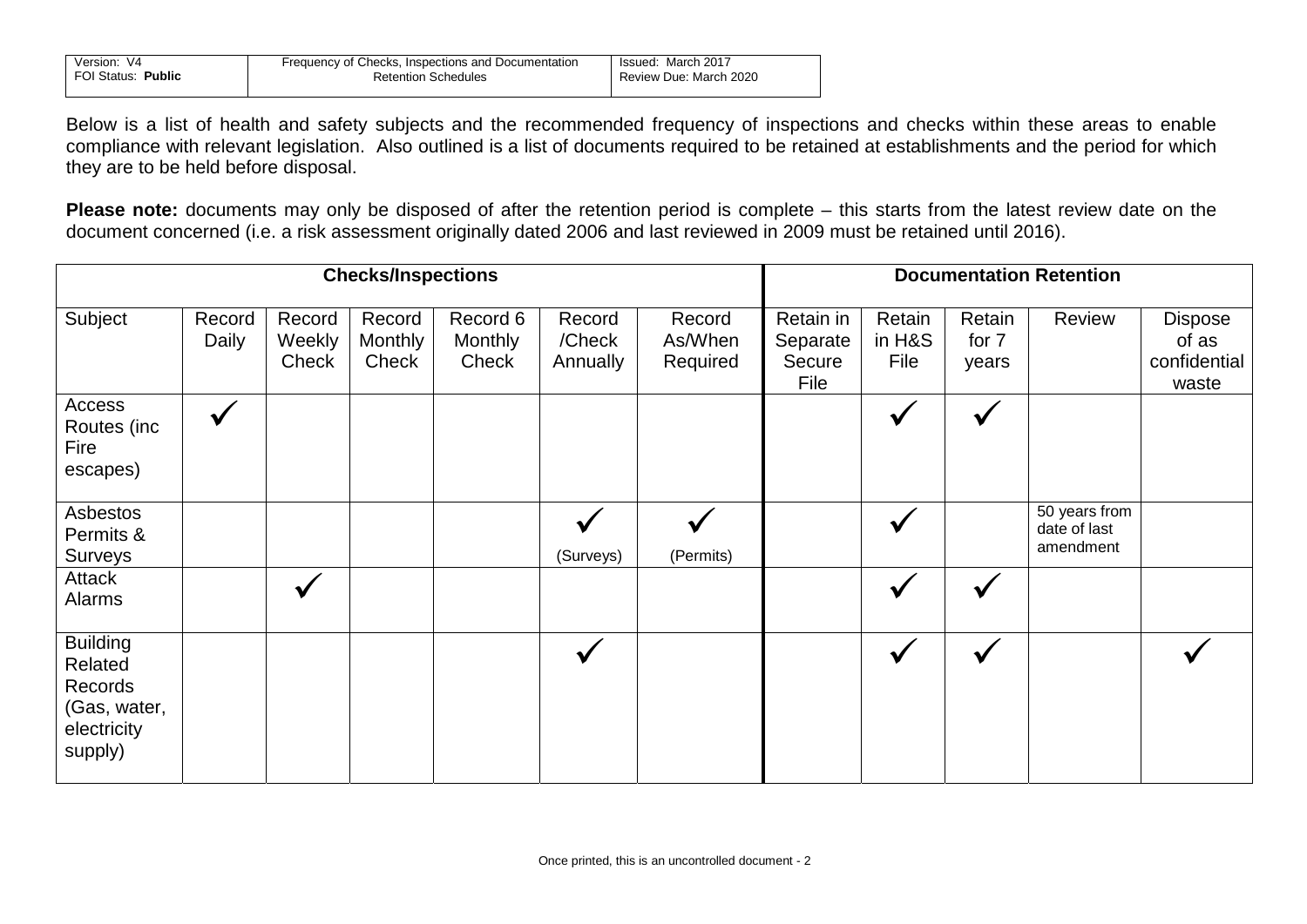| Version: V4        | Frequency of Checks, Inspections and Documentation | Issued: March 2017     |
|--------------------|----------------------------------------------------|------------------------|
| FOI Status: Public | <b>Retention Schedules</b>                         | Review Due: March 2020 |

|                                                           | <b>Checks/Inspections</b> |                           |                            |                              |                              |                               |                                         | <b>Documentation Retention</b> |                          |                                |                                                  |  |
|-----------------------------------------------------------|---------------------------|---------------------------|----------------------------|------------------------------|------------------------------|-------------------------------|-----------------------------------------|--------------------------------|--------------------------|--------------------------------|--------------------------------------------------|--|
| Subject                                                   | Record<br>Daily           | Record<br>Weekly<br>Check | Record<br>Monthly<br>Check | Record 6<br>Monthly<br>Check | Record<br>/Check<br>Annually | Record<br>As/When<br>Required | Retain in<br>Separate<br>Secure<br>File | Retain<br>in H&S<br>File       | Retain<br>for 7<br>years | Review                         | <b>Dispose</b><br>of as<br>confidential<br>waste |  |
| <b>Burglar</b><br>Alarm                                   |                           |                           |                            | $\checkmark$                 |                              |                               |                                         | $\checkmark$                   |                          |                                |                                                  |  |
| <b>CDM Files</b>                                          |                           |                           |                            |                              |                              |                               |                                         | $\checkmark$                   |                          | Retain for life<br>of building |                                                  |  |
| COSHH/<br>Inventory<br>Assessment                         |                           |                           |                            |                              | $\checkmark$                 | (New<br>products)             |                                         | $\checkmark$                   | $\checkmark$             |                                |                                                  |  |
| <b>DDA</b><br>Assessment<br>(Building<br>Related<br>only) |                           |                           |                            |                              |                              |                               |                                         | $\checkmark$                   |                          | Retain for life<br>of building |                                                  |  |
| <b>DSE</b><br>Assessment                                  |                           |                           |                            |                              |                              |                               |                                         |                                |                          |                                |                                                  |  |
| Emergency<br>Lighting                                     | $\checkmark$              |                           |                            |                              | (Testing)                    |                               |                                         |                                |                          |                                |                                                  |  |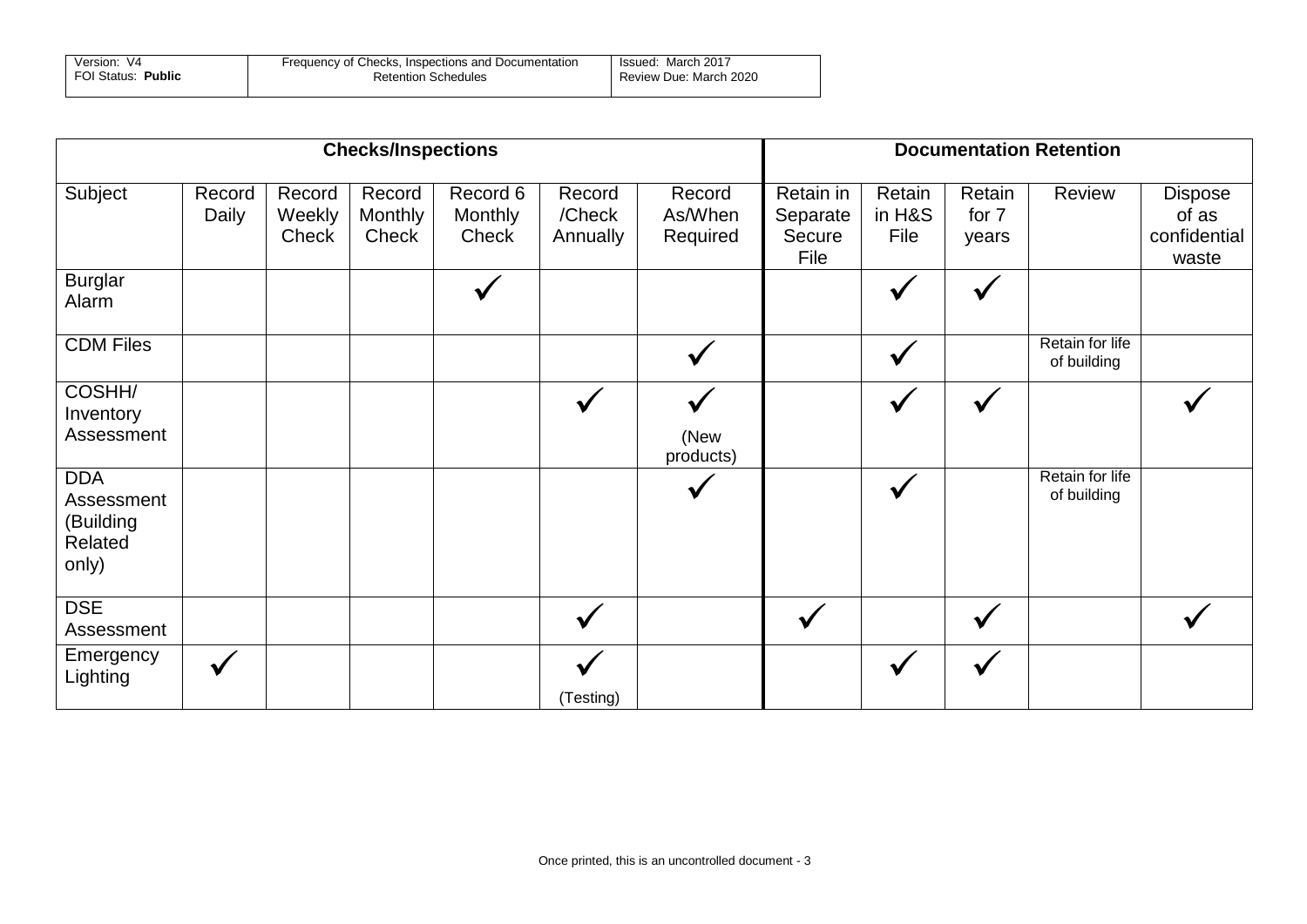| Version: V4        | Frequency of Checks, Inspections and Documentation | Issued: March 2017     |
|--------------------|----------------------------------------------------|------------------------|
| FOI Status: Public | <b>Retention Schedules</b>                         | Review Due: March 2020 |

|                                               | <b>Checks/Inspections</b> |                           |                            |                              |                              |                               |                                         |                          | <b>Documentation Retention</b> |        |                                                  |  |  |
|-----------------------------------------------|---------------------------|---------------------------|----------------------------|------------------------------|------------------------------|-------------------------------|-----------------------------------------|--------------------------|--------------------------------|--------|--------------------------------------------------|--|--|
| Subject                                       | Record<br>Daily           | Record<br>Weekly<br>Check | Record<br>Monthly<br>Check | Record 6<br>Monthly<br>Check | Record<br>/Check<br>Annually | Record<br>As/When<br>Required | Retain in<br>Separate<br>Secure<br>File | Retain<br>in H&S<br>File | Retain<br>for 7<br>years       | Review | <b>Dispose</b><br>of as<br>confidential<br>waste |  |  |
| Employee<br>Liability<br>Claim info.          |                           |                           |                            |                              |                              |                               |                                         |                          | ✔                              |        |                                                  |  |  |
| Fire Alarms                                   |                           | $\checkmark$              |                            |                              |                              |                               |                                         | $\checkmark$             | $\checkmark$                   |        |                                                  |  |  |
| <b>Fire Drills</b>                            |                           |                           | $\checkmark$               | $\checkmark$                 |                              |                               |                                         |                          | $\checkmark$                   |        |                                                  |  |  |
| Fire<br>Extinguisher                          |                           |                           |                            |                              |                              |                               |                                         | $\checkmark$             | ✔                              |        |                                                  |  |  |
| <b>First Aid Kits</b>                         |                           |                           | $\checkmark$               |                              |                              |                               |                                         | ✔                        | $\checkmark$                   |        |                                                  |  |  |
| <b>Fire Risk</b><br>Assessment                |                           |                           |                            |                              |                              |                               |                                         |                          |                                |        |                                                  |  |  |
| Hazardous<br>Waste                            |                           |                           |                            |                              |                              |                               |                                         |                          | $\checkmark$                   |        |                                                  |  |  |
| Health &<br><b>Safety</b><br><b>Bulletins</b> |                           |                           |                            |                              |                              |                               |                                         |                          | $\checkmark$                   |        |                                                  |  |  |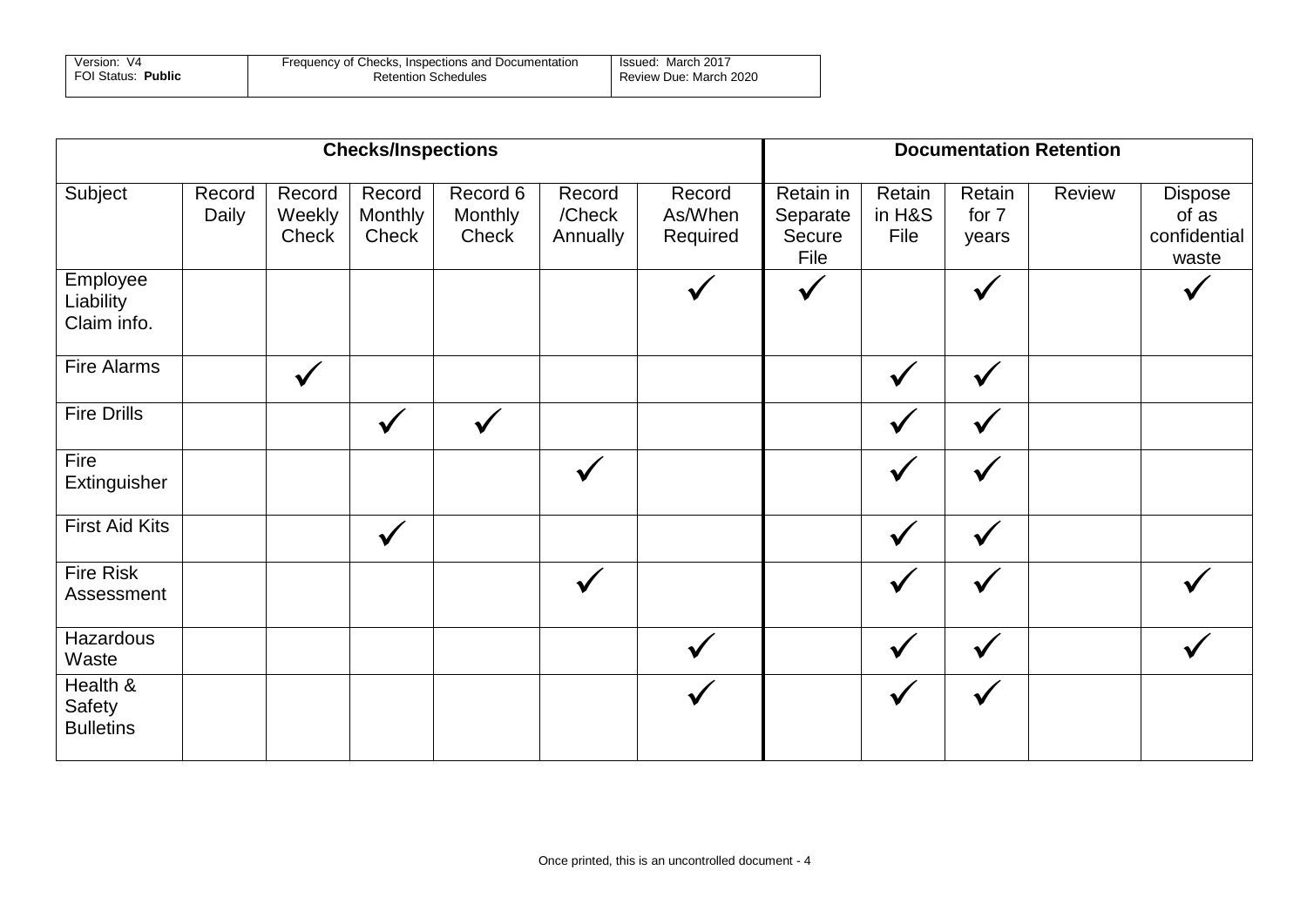| Version: V4        | Frequency of Checks, Inspections and Documentation | Issued: March 2017     |
|--------------------|----------------------------------------------------|------------------------|
| FOI Status: Public | <b>Retention Schedules</b>                         | Review Due: March 2020 |

| <b>Checks/Inspections</b>                                               |                                           |                           |                            |                              |                              |                               |                                         | <b>Documentation Retention</b> |                          |                                            |                                           |  |
|-------------------------------------------------------------------------|-------------------------------------------|---------------------------|----------------------------|------------------------------|------------------------------|-------------------------------|-----------------------------------------|--------------------------------|--------------------------|--------------------------------------------|-------------------------------------------|--|
| Subject                                                                 | Record<br>Daily                           | Record<br>Weekly<br>Check | Record<br>Monthly<br>Check | Record 6<br>Monthly<br>Check | Record<br>/Check<br>Annually | Record<br>As/When<br>Required | Retain in<br>Separate<br>Secure<br>File | Retain<br>in H&S<br>File       | Retain<br>for 7<br>years | Review                                     | Dispose<br>of as<br>confidential<br>waste |  |
| Health &<br><b>Safety</b><br>Management<br>Group Mtg.<br><b>Minutes</b> |                                           |                           |                            |                              |                              |                               |                                         | $\checkmark$                   | $\checkmark$             |                                            |                                           |  |
| Health &<br><b>Safety Policy</b>                                        |                                           |                           |                            |                              | $\checkmark$                 |                               |                                         | $\checkmark$                   | $\checkmark$             |                                            |                                           |  |
| <b>Health</b><br>Surveillance<br>Records                                |                                           |                           |                            |                              |                              |                               |                                         |                                |                          | 40 years from<br>date of last<br>amendment |                                           |  |
| Incident<br>Forms                                                       |                                           |                           |                            |                              |                              |                               |                                         |                                | $\checkmark$             |                                            |                                           |  |
| Incident<br>Investigation<br><b>Documents</b>                           |                                           |                           |                            |                              |                              |                               |                                         |                                | $\checkmark$             |                                            |                                           |  |
| Ladders/<br>Stepladders/<br>Footstools                                  | $\checkmark$<br>(Visual<br>check<br>only) |                           |                            | $\checkmark$                 |                              |                               |                                         | $\checkmark$                   | $\checkmark$             |                                            |                                           |  |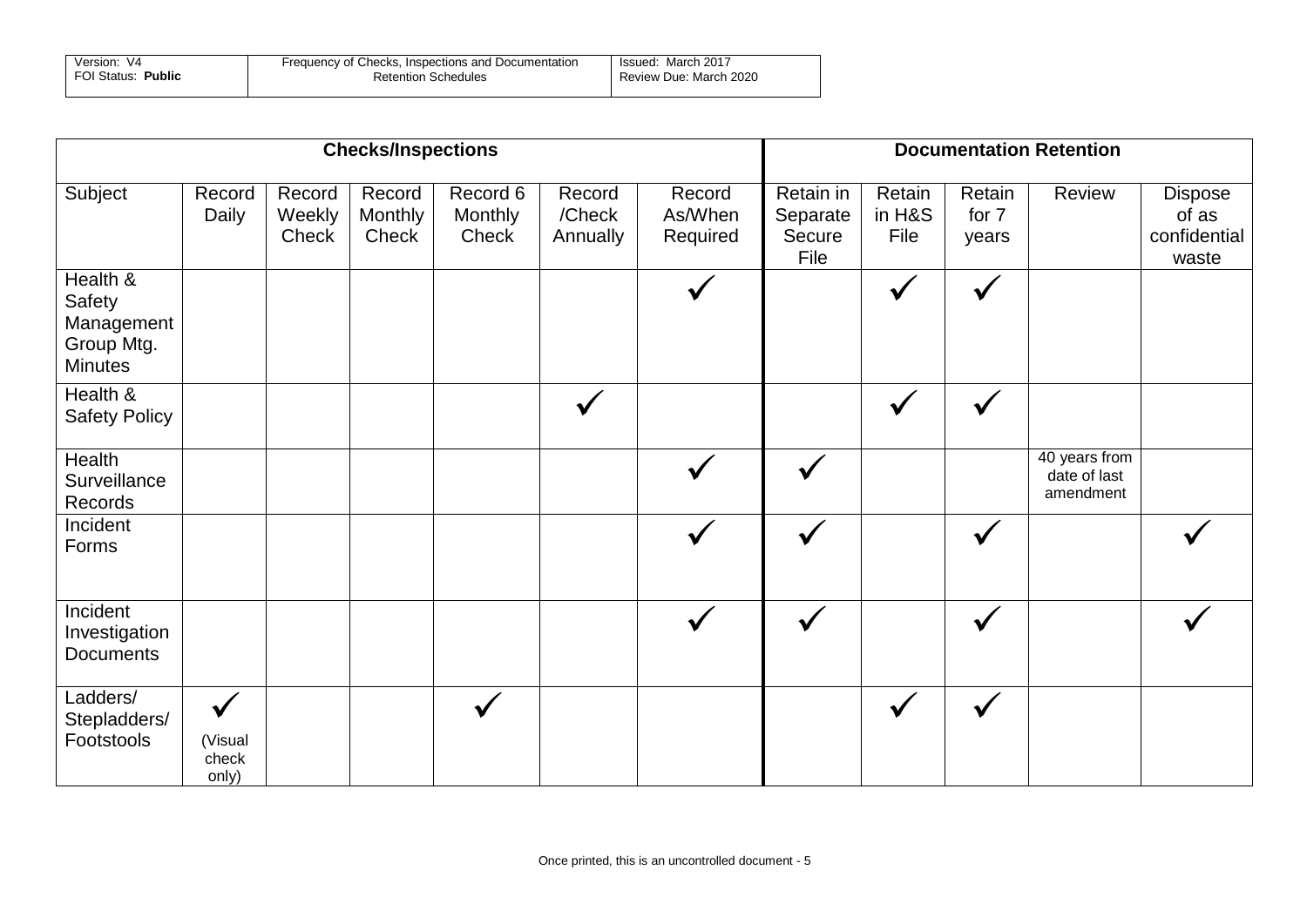| Version: V4        | Frequency of Checks, Inspections and Documentation | Issued: March 2017     |
|--------------------|----------------------------------------------------|------------------------|
| FOI Status: Public | <b>Retention Schedules</b>                         | Review Due: March 2020 |

|                                            | <b>Checks/Inspections</b> |                           |                            |                              |                              |                               |                                         | <b>Documentation Retention</b> |                          |        |                                           |  |
|--------------------------------------------|---------------------------|---------------------------|----------------------------|------------------------------|------------------------------|-------------------------------|-----------------------------------------|--------------------------------|--------------------------|--------|-------------------------------------------|--|
| Subject                                    | Record<br>Daily           | Record<br>Weekly<br>Check | Record<br>Monthly<br>Check | Record 6<br>Monthly<br>Check | Record<br>/Check<br>Annually | Record<br>As/When<br>Required | Retain in<br>Separate<br>Secure<br>File | Retain<br>in H&S<br>File       | Retain<br>for 7<br>years | Review | Dispose<br>of as<br>confidential<br>waste |  |
| Legionella<br>Testing and<br><b>Survey</b> |                           |                           | $\checkmark$<br>(Testing)  |                              | (Survey)                     |                               |                                         |                                | $\checkmark$             |        |                                           |  |
| <b>LOLER</b><br>Records                    |                           |                           |                            |                              |                              |                               |                                         | $\checkmark$                   | $\checkmark$             |        |                                           |  |
| Manual<br>Handling<br>Assessment           |                           |                           |                            |                              | $\checkmark$                 |                               |                                         | $\checkmark$                   | $\checkmark$             |        |                                           |  |
| Noise<br>Assessment                        |                           |                           |                            |                              |                              |                               |                                         |                                |                          |        |                                           |  |
| $PAT -$<br>electrical<br>tests             |                           |                           |                            |                              |                              | (Scheduled<br>process)        |                                         | $\checkmark$                   | $\checkmark$             |        |                                           |  |
| Personal<br>Protective<br>Equipment        |                           |                           |                            |                              |                              |                               |                                         |                                | $\checkmark$             |        |                                           |  |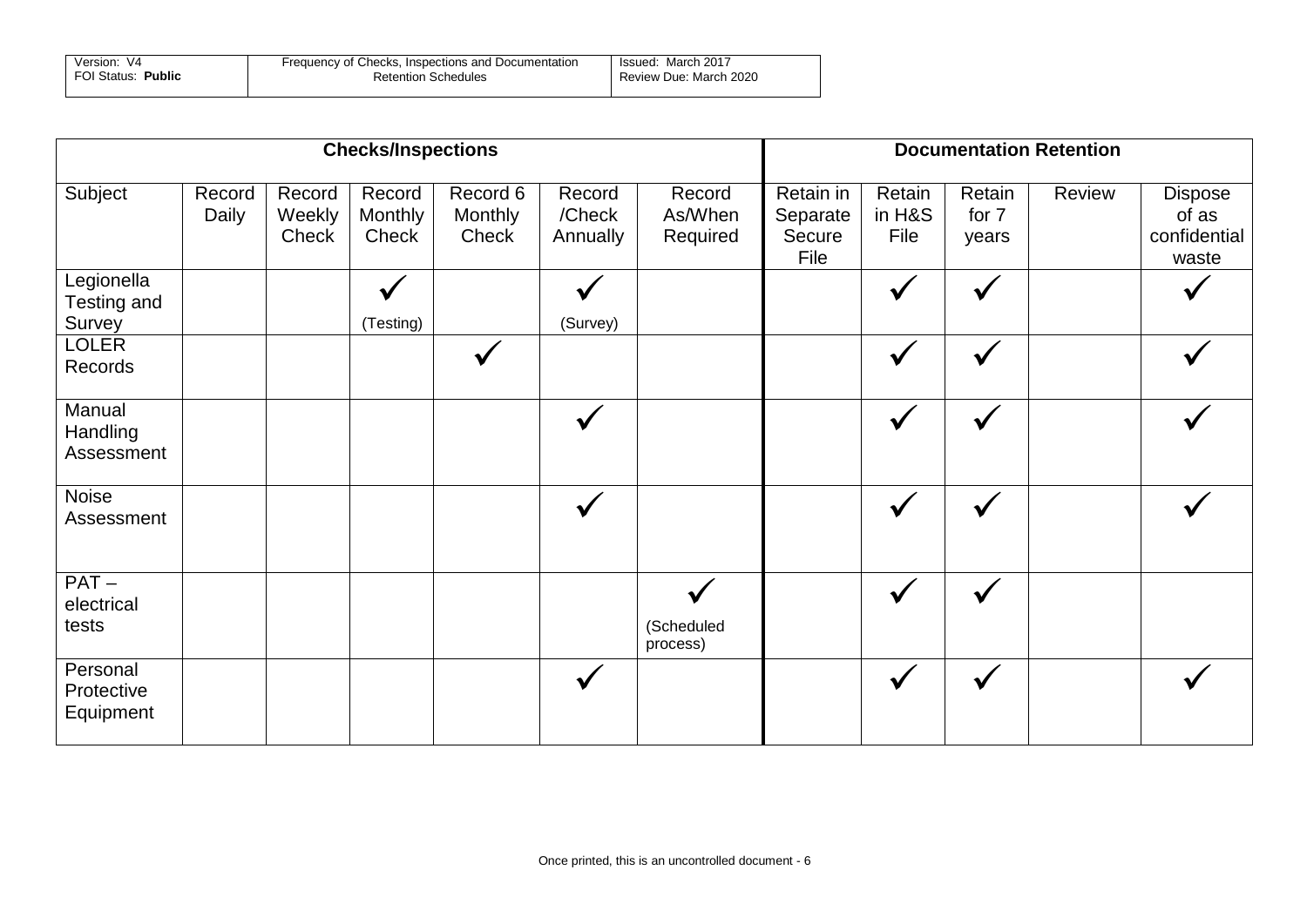| Version: V4        | Frequency of Checks, Inspections and Documentation | Issued: March 2017     |  |  |
|--------------------|----------------------------------------------------|------------------------|--|--|
| FOI Status: Public | <b>Retention Schedules</b>                         | Review Due: March 2020 |  |  |

| <b>Checks/Inspections</b>                                        |                 |                           |                            |                              |                              |                               |                                         |                          |                          | <b>Documentation Retention</b>             |                                           |
|------------------------------------------------------------------|-----------------|---------------------------|----------------------------|------------------------------|------------------------------|-------------------------------|-----------------------------------------|--------------------------|--------------------------|--------------------------------------------|-------------------------------------------|
| Subject                                                          | Record<br>Daily | Record<br>Weekly<br>Check | Record<br>Monthly<br>Check | Record 6<br>Monthly<br>Check | Record<br>/Check<br>Annually | Record<br>As/When<br>Required | Retain in<br>Separate<br>Secure<br>File | Retain<br>in H&S<br>File | Retain<br>for 7<br>years | Review                                     | Dispose<br>of as<br>confidential<br>waste |
| Pregnant<br><b>Worker Risk</b><br>Assessment                     |                 |                           |                            |                              |                              |                               |                                         |                          | $\checkmark$             |                                            |                                           |
| Radon<br><b>Testing</b>                                          |                 |                           |                            |                              |                              |                               |                                         |                          |                          | 50 years from<br>date of last<br>amendment |                                           |
| <b>Risk</b><br>Assessment<br>(general)                           |                 |                           |                            |                              | $\checkmark$                 |                               |                                         | $\checkmark$             | $\checkmark$             |                                            |                                           |
| <b>Risk</b><br>Assessment<br>(person<br>specific)                |                 |                           |                            |                              |                              | $\checkmark$                  |                                         |                          | $\checkmark$             |                                            |                                           |
| Safe<br>Operating<br>Procedures                                  |                 |                           |                            |                              | $\checkmark$                 |                               |                                         | $\checkmark$             | ✔                        |                                            |                                           |
| Safety Mgt.<br>System<br><b>Documents</b><br>e.g. Audit<br>Forms |                 |                           |                            |                              | V                            |                               |                                         | $\checkmark$             |                          |                                            |                                           |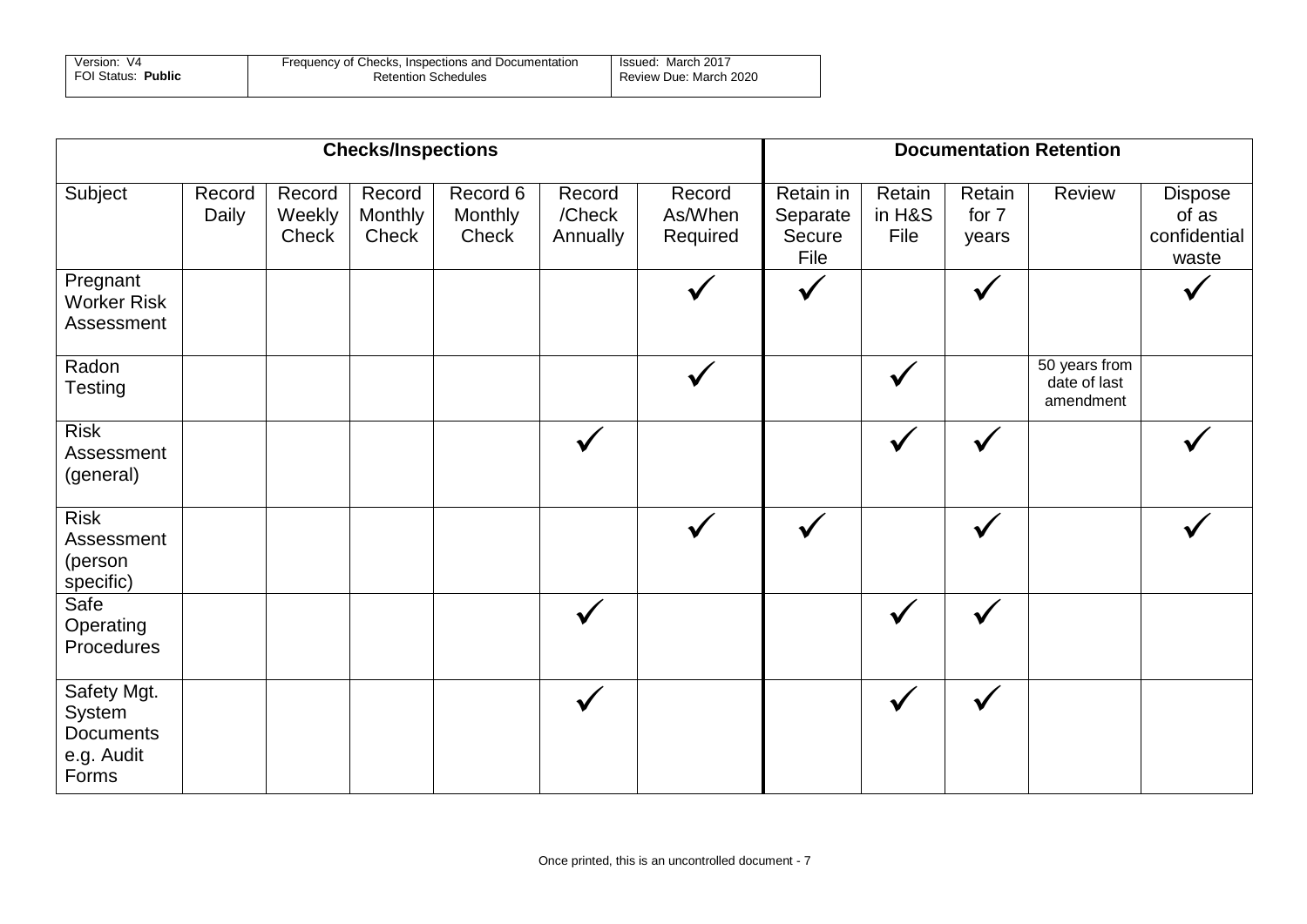| Version: V4        | Frequency of Checks, Inspections and Documentation | March 2017<br>Issued:  |  |  |
|--------------------|----------------------------------------------------|------------------------|--|--|
| FOI Status: Public | <b>Retention Schedules</b>                         | Review Due: March 2020 |  |  |

| <b>Checks/Inspections</b>        |                 |                           |                            |                              |                              |                                 |                                         |                          |                          | <b>Documentation Retention</b>             |                                                  |
|----------------------------------|-----------------|---------------------------|----------------------------|------------------------------|------------------------------|---------------------------------|-----------------------------------------|--------------------------|--------------------------|--------------------------------------------|--------------------------------------------------|
| Subject                          | Record<br>Daily | Record<br>Weekly<br>Check | Record<br>Monthly<br>Check | Record 6<br>Monthly<br>Check | Record<br>/Check<br>Annually | Record<br>As/When<br>Required   | Retain in<br>Separate<br>Secure<br>File | Retain<br>in H&S<br>File | Retain<br>for 7<br>years | Review                                     | <b>Dispose</b><br>of as<br>confidential<br>waste |
| <b>Stress Risk</b><br>Assessment |                 |                           |                            |                              |                              |                                 |                                         |                          |                          |                                            |                                                  |
| Training<br>Records              |                 |                           |                            |                              |                              |                                 |                                         |                          | $\checkmark$             |                                            |                                                  |
| Vehicle<br>Records               | $\checkmark$    |                           |                            |                              |                              |                                 |                                         |                          |                          |                                            |                                                  |
| Vibration                        |                 |                           |                            |                              |                              | (New<br>equipment/<br>exposure) |                                         |                          |                          | 40 years from<br>date of last<br>amendment |                                                  |
| Work at<br>Height<br>Assessment  |                 |                           |                            |                              |                              |                                 |                                         |                          |                          |                                            |                                                  |
| Workplace<br>Inspections         |                 |                           |                            |                              |                              |                                 |                                         |                          |                          |                                            |                                                  |